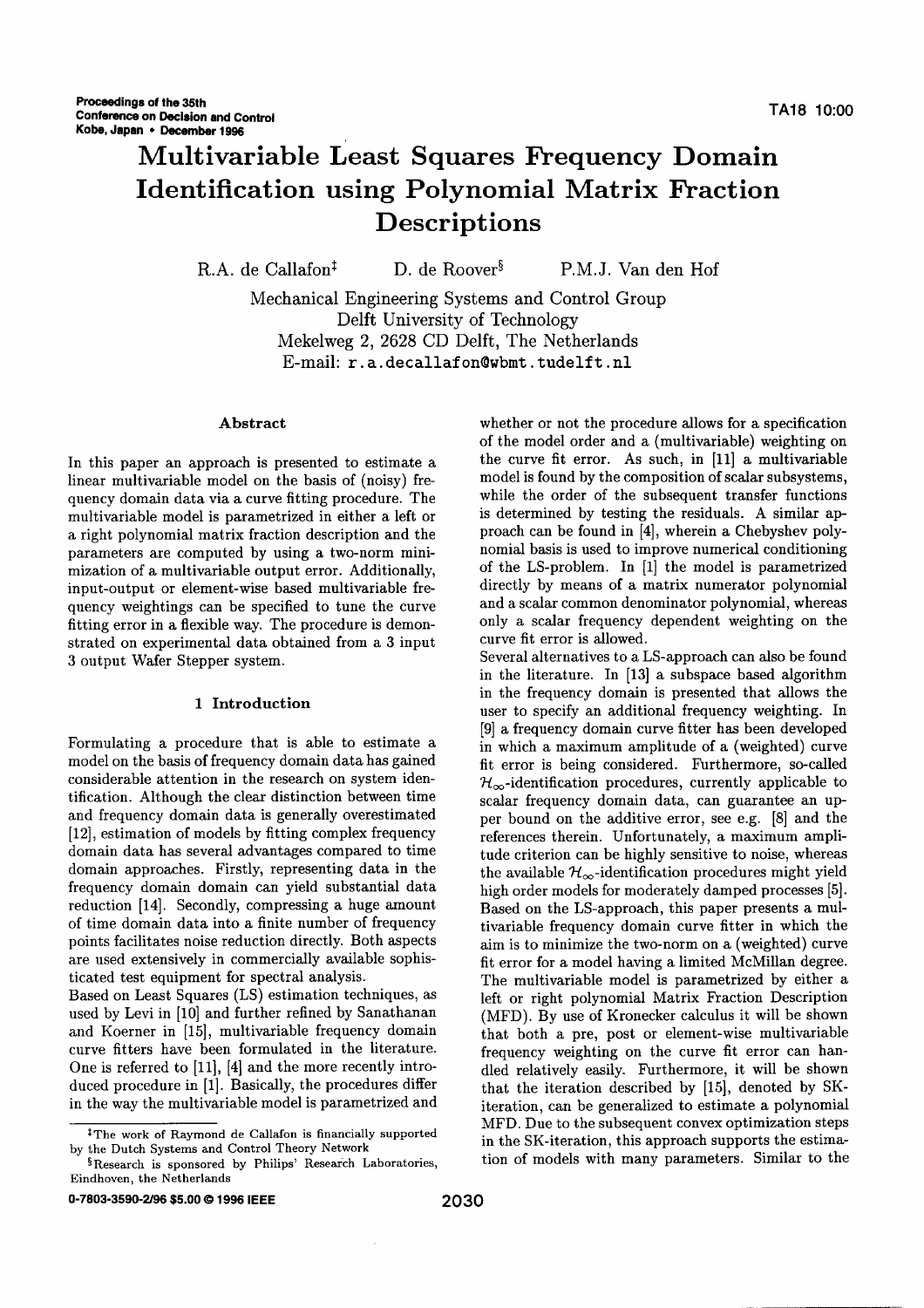approach followed by [1] and supported by the work of [17], the resulting estimate can be used as an initial value for a Gauss-Newton optimization.

Although cumbersome iterations can be avoided by the use of a realization based algorithm as reported in [13], the possibility to prespecify the McMillan degree of the model and to introduce a flexible element-wise frequency weighting on the multivariable data is quite helpful from a practical point of view. The procedure will be illustrated by fitting a multivariable model on the frequency response obtained from the positioning mechanism present in a wafer stepper.

## 2 Problem formulation

To formulate the multivariable frequency domain identification problem, consider the following set  $\mathcal G$  of noisy complex frequency response data observations  $G(\omega_i)$ , evaluated at N frequency points  $\omega_i$ .

$$
\mathcal{G} := \{ G(\omega_j) \mid G(\omega_j) \in \mathbb{C}^{p \times m}, \text{ for } j \in 1, \dots, N \} \quad (1)
$$

The aim of the identification problem discussed in this paper is to find a linear time invariant multivariable model *P* of *limited* complexity, having m inputs and *P* outputs, that *approximates* the data  $\mathcal{G}$  in (1).

To address the limited complexity, the model  $P(\theta)$  is parametrized by a either a left or right polynomial MFD that depends on a real valued parameter  $\theta$  of limited dimension. The specific parametrization of the polynomial MFD of  $P(\theta)$  is discussed in the next section. The approximation of the data  $G$  by the model  $P(\theta)$  is addressed by considering the following additive error.

$$
E_a(\omega_j, \theta) := [G(\omega_j) - P(\xi(\omega_j), \theta)] \text{ for } j \in 1, \dots, N
$$
 (2)

The complex variable  $\xi(\cdot)$  in (2) is used to denote the frequency dependency of the model  $P(\theta)$ . In this way,  $\xi(\omega_j) = i\omega_j$  to represent a continuous time model, whereas  $\xi(\omega_j) = e^{i\omega_j T}$  (shift operator) or  $\xi(\omega_j) =$  $(e^{i\omega_j}-1)/T$  ( $\delta$  operator) to represent a discrete time model with sampling time *T.*

To tune the additive error  $E_a$  in (2), both an inputoutput frequency weighted curve fit error  $E_w$  with

$$
E_w(\omega_j, \theta) := W_{out}(\omega_j) E_a(\omega_j, \theta) W_{in}(\omega_j)
$$
 (3)

and an element-wise frequency weighted curve fit error *Es* with

$$
E_s(\omega_j, \theta) := S(\omega_j) \cdot * E_a(\omega_j, \theta) \tag{4}
$$

will be considered in this paper. In  $(4)$   $*$  is used to denote the Schur product; an element-by-element multiplication.

Using the notation *E* to denote the frequency weighted curve fit error  $E_w$  in (3) and  $E_s$  in (4), the deviation of the data  $G$  is characterized by following the norm function  $J(\theta)$ .

$$
J(\theta) := \sum_{i=1}^N \text{tr}\{E(\omega_j, \theta)E^*(\omega_j, \theta)\} = ||E(\theta)||_F^2 \qquad (5)
$$

In (5) \* is used to denote the complex conjugate transpose,  $\text{tr}\{\cdot\}$  is the trace operator and  $||E(\theta)||_F$  denotes the Frobenius norm operating on the matrix  $E(\theta)$  =  $[E(\omega_1, \theta) \cdots E(\omega_N, \theta)]$ . Consequently, the goal of the procedure described in this paper is to find a real valued parameter  $\theta$  of limited complexity that can be formulated by the following minimization.

$$
\hat{\theta} := \arg\min_{\theta \in \mathbb{R}} J(\theta) \tag{6}
$$

#### 3 **Parametrization**

### **3.1 Polynomial matrix fraction descriptions**

The multivariable model is represented by either a left or right polynomial MFD, respectively given by

$$
P(\xi, \theta) = A(\xi^{-1}, \theta)^{-1} B(\xi^{-1}, \theta)
$$
 (7)

$$
P(\xi, \theta) = B(\xi^{-1}, \theta)A(\xi^{-1}, \theta)^{-1}
$$
 (8)

where *A* and *B* denote parametrized polynomial matrices in the indeterminate  $\xi^{-1}$ .

For a model having m inputs and *p* outputs, the the polynomial matrix  $B(\xi^{-1}, \theta)$  is parametrized by

$$
B(\xi^{-1}, \theta) = \sum_{k=d}^{d+b-1} B_k \xi^{-k} \tag{9}
$$

where  $B_k \in \mathbb{R}^{p \times m}$ , *d* denotes the number of leading zero matrix coefficients and *b* the number of non-zero matrix coefficients in  $B(\xi^{-1}, \theta)$ . For the left MFD in (7),  $A(\xi^{-1}, \theta)$  is parametrized by

$$
A(\xi^{-1}, \theta) = I_{p \times p} + \xi^{-1} \sum_{k=1}^{a} A_k \xi^{-k+1}
$$
 (10)

where  $A_k \in \mathbb{R}^{p \times p}$  and a denotes the number of non-zero matrix coefficients in the monic polynomial  $A(\xi^{-1}, \theta)$ . The parameter  $\theta$  is determined by the corresponding unknown matrix coefficients in the polynomials. Hence,

$$
\theta = \left[ \begin{array}{cccc} B_d & \cdots & B_{d+b-1} & A_1 & \cdots & A_a \end{array} \right] \qquad (11)
$$

and  $\theta \in \mathbb{R}^{p \times (mb+pa)}$  for the left MFD in (7). Dual results can be formulated for the right MFD in (8).

Additionally to the full polynomial parametrization presented here, so-called structural parameters  $d_{ij}$ ,  $b_{ij}$ and  $a_{ij}$  with  $d := \min\{d_{ij}\}, b := \max\{b_{ij}\},$  and  $a := \max\{a_{ij}\}\)$  can be used to specify a none-full polynomial parametrization. In this way, the parameter  $\theta$ as given in (11) may contain prespecified zero entries at specific locations. This may occur in a discrete time model with  $\xi^{-1} = z^{-1}$  where the value of  $d_{ij}$  has a direct connection with the number of time delays from the jth input to the ith output.

#### 3.2 **Model order**

Due to the indeterminate  $\xi^{-1}$ , it can be verified that the MFD of (7) or (8) gives rise to a (strictly) proper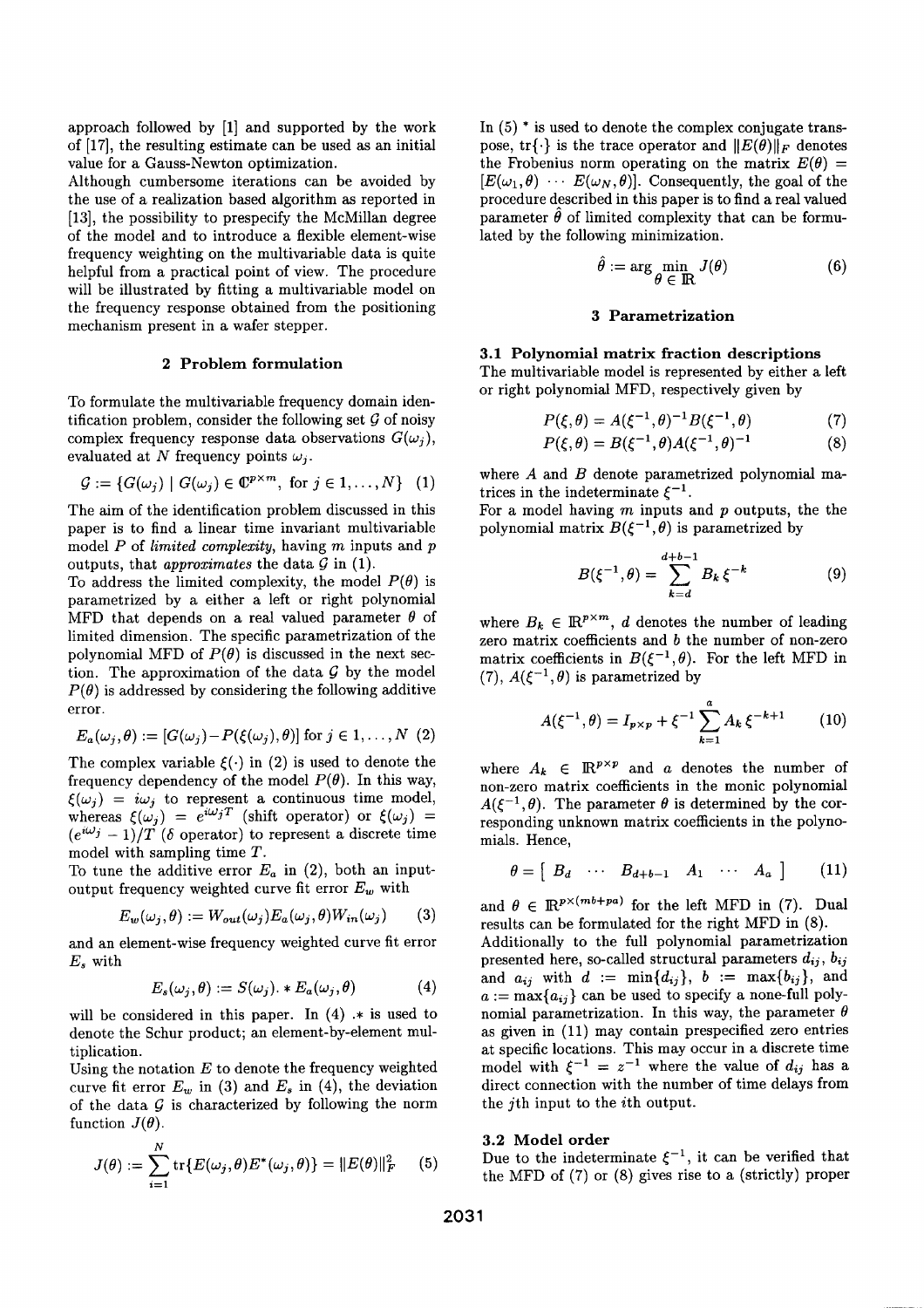transfer function matrix  $P(\xi, \theta)$ , regardless of the value of the integers  $d_{i,j}$ ,  $b_{i,j}$  or  $a_{i,j}$ . Hence, there are no restrictions on the size of the structural parameters, other than a limitation on the McMillan degree of the resulting model  $P(\xi, \hat{\theta})$ . For the connection between the structural parameters and the McMillan degree of  $P(\xi, \theta)$ , the following result can be given.

**Lemma 3.1** Consider a parameter  $\hat{\theta}$  such that  $A_a \neq 0$ and  $B_{d+b-1} \neq 0$ . *Define* 

$$
\eta := \max\{a, d+b-1\} \tag{12}
$$

and  $\bar{A}(\xi, \hat{\theta}) := \xi^{\eta} A(\xi^{-1}, \hat{\theta}), \ \bar{B}(\xi, \hat{\theta}) := \xi^{\eta} B(\xi^{-1}, \hat{\theta}).$ *Let n be used to denote the McMillan degree of the multivariable transfer function* model  $P(\xi, \hat{\theta})$  *obtained by (7) or (8), then*

$$
n = deg \, det\{\bar{A}(\xi,\hat{\theta})\}
$$

 $\hat{a}$  *if* and only if  $\bar{A}(\xi, \hat{\theta})$  and  $\bar{B}(\xi, \hat{\theta})$  are left coprime over  $I\!R[\xi]$  *in case of* (7) *and right coprime over*  $I\!R[\xi]$  *in case of* (8).

**Proofi** The proof is given for (8). With the condition  $A_a \neq 0, B_{d+b-1} \neq 0$ , it follows that  $\bar{A}(\xi) := \xi^n A(\xi^{-1})$ and  $B(\xi) := \xi^{\eta} B(\xi^{-1})$  are polynomial matrices in  $\xi$ . In case of (8),  $P(\xi) = B(\xi)A(\xi)^{-1}$  and a state space realization  $[A, B, C, D]$  for  $P(\xi)$  can be obtained, such that dim  $A = \text{deg det} \{ \bar{A}(\xi) \}$  and  $\{ A, B \}$  controllable, see e.g [3]. Furthermore,  ${C, A}$  is observable if and only if  $\bar{A}(\xi)$  and  $\bar{B}(\xi)$  are right coprime over  $\mathbb{R}[\xi]$ , see theorem 6.1 in [3]. Dually, the result can be shown for  $(7).$ 

Under some mild condition on the polynomials  $A(\xi^{-1}, \hat{\theta})$  and  $B(\xi^{-1}, \hat{\theta})$  being estimated, lemma 3.1 gives a direct relation between the deg det  $\{\bar{A}(\xi,\theta)\}\$  and the McMillan degree of the resulting estimate  $P(\xi, \hat{\theta})$ . In case of the left MFD (7), deg det  $\{\bar{A}(\xi,\theta)\}\$  generally will be equal to  $\eta p$ . Hence, the structural parameters give rise to (an upper bound) on the McMillan degree of the model being estimated. For a more detailed discussion on the exact relation between the McMillan degree, the row degree of the polynomial matrices  $A(\xi^{-1}, \theta)$ ,  $B(\xi^{-1}, \theta)$  and the observability indices of a model computed by a left polynomial MFD, one is referred to  $[6]$  or  $[16]$ .

Compared to a parametrization of the multivariable model  $P(\xi, \theta)$  using a scalar common denominator polynomial  $d(\xi^{-1}, \theta)$  as presented in [1], the parametrization using a (left) MFD is more flexible, as a scalar common denominator restricts  $A(\xi^{-1}, \theta)$  to be  $I_{p\times p}d(\xi^{-1},\theta)$ . A model with one output that is parametrized by the left MFD of (7), constitutes a scalar common denominator polynomial  $A(\xi^{-1}, \theta)$ .

#### *4* **Computational procedure**

#### **4.1 Iterative minimization**

In this section, the minimization of (6) will be discussed by means of an iterative procedure of convex optimization steps similar to the SK-iteration of [15]. The attention will be restricted to a parametrization of  $P(\xi, \theta)$ based on the left MFD (7) as dual results can be obtained for a right MFD. To extend the SK-iteration to the multivariable case, first consider the (unweighed) additive curve fit error of (2).

For a model  $P(\xi, \theta)$  parametrized by left MFD, (2) can be written as

$$
E_a(\omega_j, \theta) = A(\xi(\omega_j)^{-1}, \theta)^{-1} \tilde{E}(\omega_j, \theta) \qquad (13)
$$

where  $\tilde{E}(\omega_i, \theta)$  is the equation error defined by

$$
\tilde{E}(\omega_j,\theta) := A(\xi(\omega_j)^{-1},\theta)G(\omega_j) - B(\xi(\omega_j)^{-1},\theta). \tag{14}
$$

Substituting the parametrization (7) for the polynomials *A, B,* the equation error in (14) can be represented by

$$
\tilde{E}(\omega_j, \theta) = G(\omega_j) - \theta \Phi(\omega_j)
$$
 (15)

where  $\theta$  is given in (11) and

$$
\Phi(\omega_j) = \begin{bmatrix}\nI_{m \times m} \xi(\omega_j)^{-d} \\
\vdots \\
I_{m \times m} \xi(\omega_j)^{-(d+b-1)} \\
G(\omega_j) \xi(\omega_j)^{-1} \\
\vdots \\
G(\omega_j) \xi(\omega_j)^{-a}\n\end{bmatrix}
$$
\n(16)\n
$$
j) \in \mathbb{C}^{(mb+pa) \times m}.
$$

with  $\Phi(\omega_i) \in \mathbb{C}^{(mb+pa)\times m}$ .

A matrix  $\hat{E}(\theta)$  can be formed by stacking  $E(\omega_i, \theta)$ column-wise for  $j \in 1, ..., N$  and this yields

$$
\arg\min_{\theta \in \mathbb{R}} \|\tilde{E}(\theta)\|_{F}^{2} = \arg\min_{\theta \in \mathbb{R}} \|G - \theta P\|_{F}^{2} \qquad (17)
$$

where G and P are found by stacking the real and imaginary part of respectively  $G(\omega_j)$  and  $\Phi(\omega_j)$  for  $j \in 1, \ldots, N$ . Due to the linear appearance of the parameter  $\theta$ , (17) corresponds a standard least squares problem that can be solved by numerical reliable tools as e.g a QR-factorization with (partial) pivoting [7]. Due to the fact that  $A(\xi^{-1}, \theta)$  in (13) also depends on the parameter  $\theta$ , the linear appearance of the parameter  $\theta$  in (13) is violated. In order to facilitate the convexity in minimizing the two-norm on the equation error in (17), an iterative procedure similar as in [15] can be used. An estimate  $\hat{\theta}_t$  in step t is computed by replacing  $A(\xi(\omega_j)^{-1}, \theta)$  in (13) by a fixed  $A(\xi(\omega_j)^{-1}, \hat{\theta}_{t-1})$ based on an estimate  $\hat{\theta}_{t-1}$  obtained from the previous step  $t - 1$ . In this way the Frobenius norm of an output weighted equation error  $\tilde{E}_w(\omega_j, \tilde{\theta}_{t-1}, \theta) =$  $A(\xi(\omega_i)^{-1}, \hat{\theta}_{t-1})^{-1} \tilde{E}(\omega_i, \theta)$  needs to be minimized repeatedly according to

$$
\hat{\theta}_t = \arg\min_{\theta \in \mathbb{R}} \|\tilde{E}_w(\hat{\theta}_{t-1}, \theta)\|_F^2.
$$

This generalizes the SK-iteration to multivariable models parametrized by a left polynomial MFD. A dual approach can be formulated for a right polynomial MFD.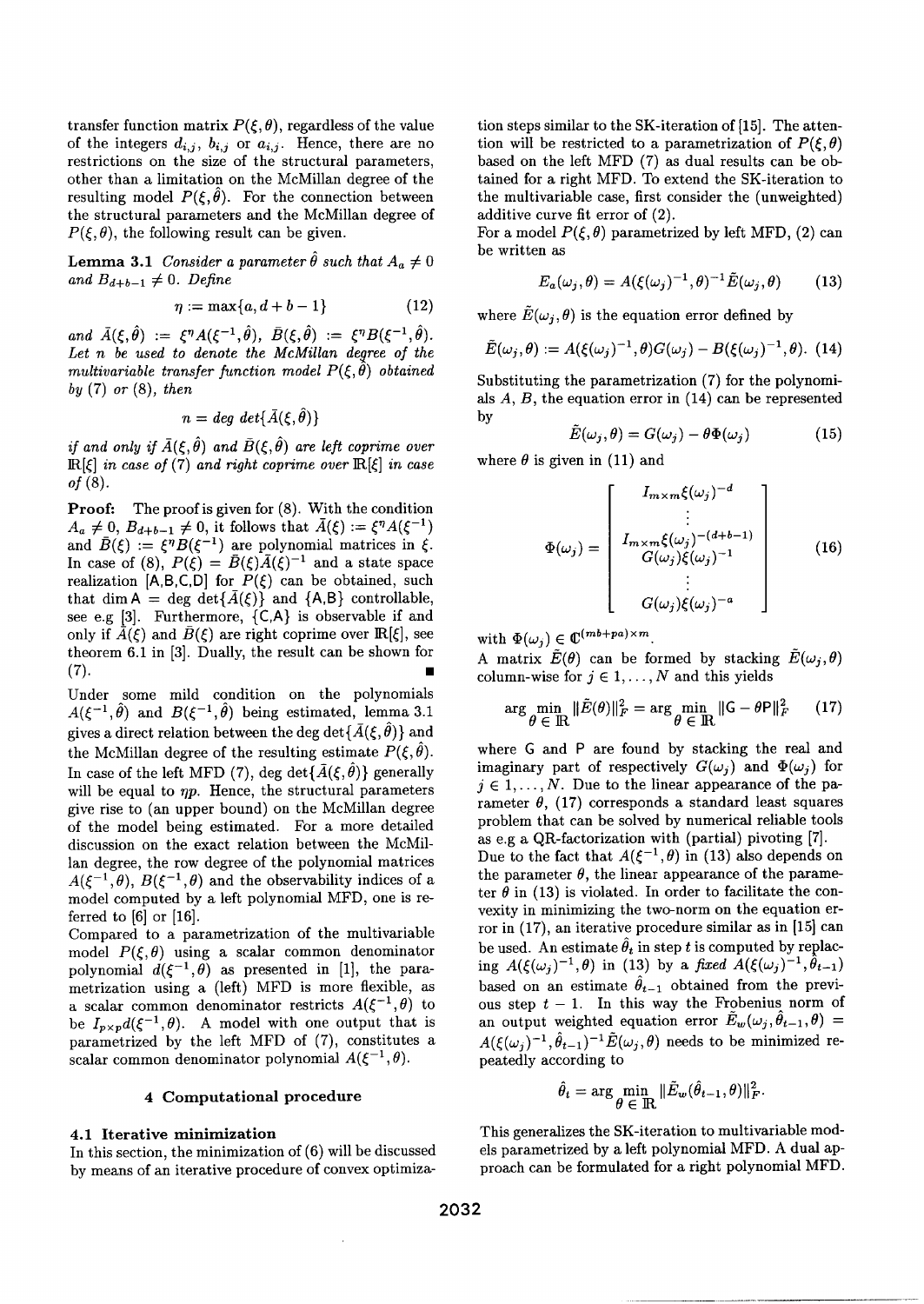The estimate obtained from the SK-iteration is not optimal in the sense of (6) in presence of noise and/or incorrect model order, but it does provide a tool to find an initial estimate for a GN-optimization [17]. Furthermore, the convex optimization to be solved in each step of the multivariable SK-iteration supports the estimation of models with many parameters. The computational procedure to obtain the parameter  $\hat{\theta}$  in case of the (weighted) curve fit errors of (3) and (4) is presented in the subsequent sections.

### 4.2 Input-output weighting

The input-output weighted curve fit error of (3) can be rewritten into

$$
E_w(\omega_j, \theta) = W_{out}(\omega_j, \theta) E(\omega_j, \theta) W_{in}(\omega_j)
$$
 (18)

where  $\tilde{W}_{out}(\omega_i, \theta) := W_{out}(\omega_i) A(\xi(\omega_i)^{-1}, \theta)^{-1}$  and  $\tilde{E}(\omega_i,\theta)$  is given in (14).

Using a similar approach of iterative minimization steps as used in section 4.1, the parameter  $\theta$  in  $\hat{W}_{out}(\omega_i, \theta)$  in (18) is fixed to an estimate  $\hat{\theta}_{t-1}$  obtained from the previous step  $t - 1$ . Consequently, the weighted equation error  $\tilde{E}_w$  defined by

$$
\tilde{E}_w(\omega_j, \hat{\theta}_{t-1}, \theta) := \tilde{W}_{out}(\omega_j, \theta_t) \tilde{E}(\omega_j, \theta) W_{in}(\omega_j)
$$
 (19)

again indicates that the parameter  $\theta$  to be estimated appears linearly in (19).

Although the free parameter  $\theta$  appears linearly in (19), writing down a matrix representation for the weighted equation error  $\tilde{E}_w$  similar to (17) would inevitably lead to additional (large) sparse matrices that need to be stored in order to compute the least squares solution. The sparse matrices arise from the frequency dependent output (and input) weighting that need to be incorporated [1]. Furthermore, the parameter  $\theta$  might have a structure containing zero entries at prespecified locations if a none-full polynomial parametrization is being used.

To avoid the computational and memory storage issues that arise from dealing with (large) sparse matrices and to be able to take into account the specific structure that might be present in the parameter  $\theta$ , a fairly simple and straightforward computational procedure based on Kronecker calculus is presented here. For this purpose consider the following definition.

**Definition 4.1** Consider two matrices  $X \in \mathbb{C}^{n_1 \times n_2}$ and  $Y \in \mathbb{C}^{m_1 \times m_2}$ , then the *Kronecker vector*  $vec(X) \in \mathbb{C}^{n_1 n_2 \times 1}$  *and the Kronecker product*  $X \otimes$  $Y \in \mathbb{C}^{n_1 m_1 \times n_2 m_2}$  are respectively defined by  $\text{vec}(X) :=$  $[x_1 \cdots x_{n_2}]^T$  and

$$
X \otimes Y := \left[ \begin{array}{ccc} x_{1,1}Y & \cdots & x_{1,n_2}Y \\ \vdots & \cdots & \vdots \\ x_{n_1,1}Y & \cdots & x_{n_1,n_2}Y \end{array} \right]
$$

*where*  $x_{i,j}$  and  $x_j$  for  $i \in 1, \ldots, n_1$  and  $j \in 1, \ldots, n_2$ *are used to* denote *respectively the (i, j) th entry in X and the j th column in X.*

The Kronecker product is a well known concept [2] and by stacking the columns of a matrix to obtain the corresponding Kronecker vector aa mentioned in definition 4.1, the following result can be obtained.

Proposition 4.2 *Consider* (complex) matrices X, Y and Z *with* appropriate dimensions, *such that the matrix product*  $C := XYZ$  *is well defined. Then*  $\text{vec}(C)$ *satisjies*

$$
\text{vec}(C) = [Z^T \otimes X] \text{vec}(Y).
$$

**Proof:** The proof can be found in [2].

On the basis of proposition 4.2, the Kronecker vector of the input/output weighted equation error  $\hat{E}_w(\omega_i, \hat{\theta}_{t-1}, \theta)$  in (19) can be written as

$$
\text{vec}(\tilde{E}_w) = \text{vec}(\tilde{W}_{out}GW_{in}) - [[\Phi W_{in}]^T \otimes \tilde{W}_{out}]\text{vec}(\theta)
$$

wherein the arguments  $\omega_j$ ,  $\hat{\theta}_{t-1}$  and  $\theta$  are left out, to avoid notational issues. As the Frobenius-norm satisfies  $||X||_F^2 = ||\text{vec}(X)||_F^2$  for an arbitrary matrix X, the Frobenius-norm on  $\tilde{E}_w$  can be characterized by a matrix representation formed by stacking  $vec(\tilde{E}_w(\omega_i, \hat{\theta}_{t-1}, \theta))$  row-wise for  $j \in 1, ..., N$ . This yields the following estimate

$$
\hat{\theta} = \arg \min_{\theta \in \mathbb{R}} ||\text{vec}(\tilde{E}_w(\hat{\theta}_{t-1}, \theta))||_F^2 \n= \arg \min_{\bar{\theta} \in \mathbb{R}} ||\mathbf{G}_w - \mathbf{P}_w \bar{\theta}||_F^2
$$
\n(20)

where  $\theta = \text{vec}(\theta) \in \mathbb{R}^{p(m\theta + pa)\times 1}$  according to (11). Furthermore,  $\mathsf{G}_w \in \mathbb{R}^{2pmN \times 1}$  and  $\mathsf{P}_w \in$  $\mathbb{R}^{2pmN\times p(mb+pa)}$  are matrices that can be found by row-wise stacking of the real and imaginary part of respectively  $vec(\tilde{W}_{out}(\omega_j, \hat{\theta}_{t-1})G(\omega_j)W_{in}(\omega_j))$ and  $\text{vec}([\Phi(\omega_j)W_{in}(\omega_j)]^T \otimes \tilde{W}_{out}(\omega_j, \hat{\theta}_{t-1}))$  for  $j \in$  $1,\ldots, N$ .

The regression matrix  $P_w$  in (20) does not exhibit any sparse matrix structure as occurs e.g. in the method of [1]. In fact,  $2pmN \times p(mb + pa)$  entries is the smallest dimension of the regression matrix  $P_w$  in order to compute a least squares parameter  $\hat{\theta}$  that has  $p(mb + pa)$ unknown entries (for a a left full polynomial parametrization) on the basis of  $N$  complex frequency domain points of a  $p \times m$  multivariable system. In this way memory storage problems are avoided directly as much as possible.

As the parameter  $\theta$  is converted into a column parameter  $\bar{\theta} = \text{vec}(\theta)$ , any prespecified zero entries in  $\bar{\theta}$  can be incorporated in the estimation of the parameter relatively easy. This can be done by omitting the columns in the regression matrix  $P_w$  that correspond to the zero entries in  $\bar{\theta}$  and thereby reducing the size of the parameter to be estimated directly.

### 4.3 **Schur weighting**

**Consider the Schur or element-wise frequency weighted curve fit error in (4) and rewrite this into**

$$
E_s(\omega_j, \theta) = S(\omega_j) \cdot * [A(\xi(\omega_j)^{-1}, \theta)^{-1} \tilde{E}(\omega_j, \theta)] \quad (21)
$$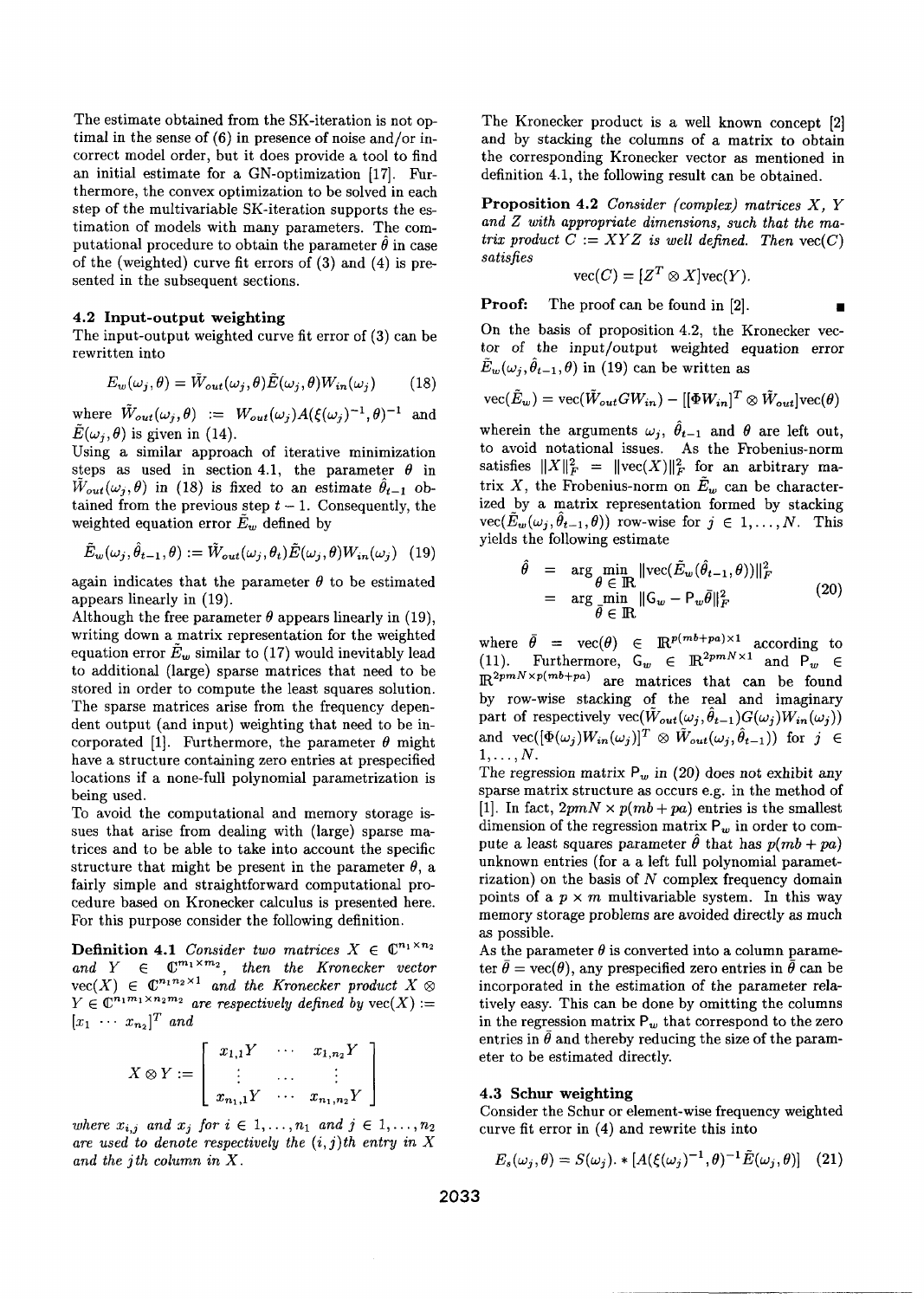where the equation error  $\tilde{E}(\omega_i, \theta)$  was defined in (14). Using a similar approach of iterative minimization steps as used in section 4.1, the parameter  $\theta$  in  $A(\xi(\omega_i)^{-1}, \theta)^{-1}$  in (21) is fixed to an estimate  $\hat{\theta}_{t-1}$  obtained from the previous step  $t-1$ . Consequently, the weighted equation error  $\tilde{E}_s$  defined by

$$
\tilde{E}_s(\omega_j,\hat{\theta}_{t-1},\theta) := S(\omega_j)_*\!*\![A(\xi(\omega_j)^{-1},\hat{\theta}_{t-1})^{-1}\tilde{E}(\omega_j,\theta)]
$$

again indicates that the parameter  $\theta$  to be estimated appears linearly. Finally, it can be verified (leaving out the arguments  $\omega_j$ ,  $\xi(\omega_j)^{-1}$ ,  $\hat{\theta}_{t-1}$  and  $\theta$ ) that vec( $\tilde{E}_s$ ) can be rewritten into

$$
\text{vec}(S, *[A^{-1}G]) - \text{diag}(\text{vec}(S))[\Phi^T \otimes A^{-1}]\text{vec}(\theta)
$$
 (22)

by using the result of proposition 4.2. Hence, stacking vec $(E_{s}(\omega_{j},\theta_{t-1},\theta))$  row wise for each  $j \in 1, ..., N$ will yield a similar expression for the minimizing argument  $\hat{\theta}$  as given in (20). However, the matrix  $G_w$  in (20) now contains real and imaginary part of vec( $S(\omega_j)$ . \*  $[A(\xi(\omega_j)^{-1}, \hat{\theta}_{t-1})G(\omega_j)]$ ), whereas  $P_w$ in (20) will consist of the real and imaginary part of diag(vec( $S(\omega_i))$ )[ $\Phi(\omega_i)^T \otimes A^{-1}(\xi(\omega_i)^{-1}, \hat{\theta}_{i-1})$ ] for  $j \in 1, \ldots, N$ . Hence, the same computational procedure can be used to incorporate an element-by-element weighted curve fit error (4) by a slight modification of the matrices in (20).

#### 5 **Application to experimental data**

# **5.1 Description of the wafer stepper system**

The multivariable curve fit procedure discussed in this paper is illustrated by curve fitting experimental data obtained from a positioning system of a wafer stepper.



Fig. 1: Schematic view of a wafer stage; 1:wafer chuck, 2:laser interferometers, 3:linear motors.

A wafer stepper is a high accuracy positioning machine, used in chip manufacturing processes and a schematic view is depicted in figure 1. The wafer carries approximately 80 chips and is placed on a moving table, called the wafer chuck, which needs to be positioned accurately. The position of the wafer chuck on the horizontal surface of a granite block is measured by means of three laser interferometry measurements, whereas three linear motors are used to position the wafer chuck. In

this way, the positioning system is considered to be a multivariable system, having three currants to the linear motors as inputs and three position measurements as outputs of the process.

## 5.2 **Experimental results**

Periodic random noise signals of 1024 points are used to excite the system. Using the resulting averaged time series, a spectral estimate is computed, resulting in a finite number of frequency domain data points that constitutes a suitable starting point for the subsequent curve fit procedure.

As the resulting model has to be used for discrete time control design purposes, the aim is to estimate a possibly low order discrete time multivariable model, that describes the dynamical behaviour of the positioning system in the frequency domain till approximately 400 Hz. For frequencies smaller than 100 Hz, the positioning system acts like a double integrator. To illustrate the usage of weighting functions in order to shape the curve fit error, an output weighting is used that emphasizes the frequency range between 200 and 300 Hz and starts to roll off at 300 Hz. The order of the resulting multivariable model (without the 3 double integrators) is chosen to be 12, represented by a full left polynomial matrix fraction description having 81 parameters.

The SK-iteration is started up by first estimating a high order model to compute an initial value for the modified output weighting  $\tilde{W}_{out}$  in (19). After this initialization, the SK-iteration is invoked 8 times. The Bode amplitude plot and phase plot of the 18th order estimate (including the 3 double integrators) is depicted respectively in figure 2 and figure 3. It should be noted that the multivariable output weighting applied during the estimation procedure emphasizes the frequency domain area of interest.

#### 6 **Conclusions**

An approach is presented to estimate a linear multivariable model on the basis of noisy frequency domain data using a two-norm minimization of a weighted curve fit error. The weighting on the curve fit error can be specified by either an input/output or an element-byelement frequency dependent multivariable weighting function. The multivariable model is parametrized in either a left or right polynomial matrix fraction description wherein structural parameters allow the specification of both full polynomial or none-full polynomial descriptions. The computational procedure is able to estimate complex models by using an iterative procedure of solving weighted multivariable least squares problems and exploits the structure of the least squares problem, thereby reducing any computation and memory requirements directly. The curve is demonstrated on experimental multivariable frequency domain data obtained from a Wafer Stepper system having 3 inputs and 3 outputs.